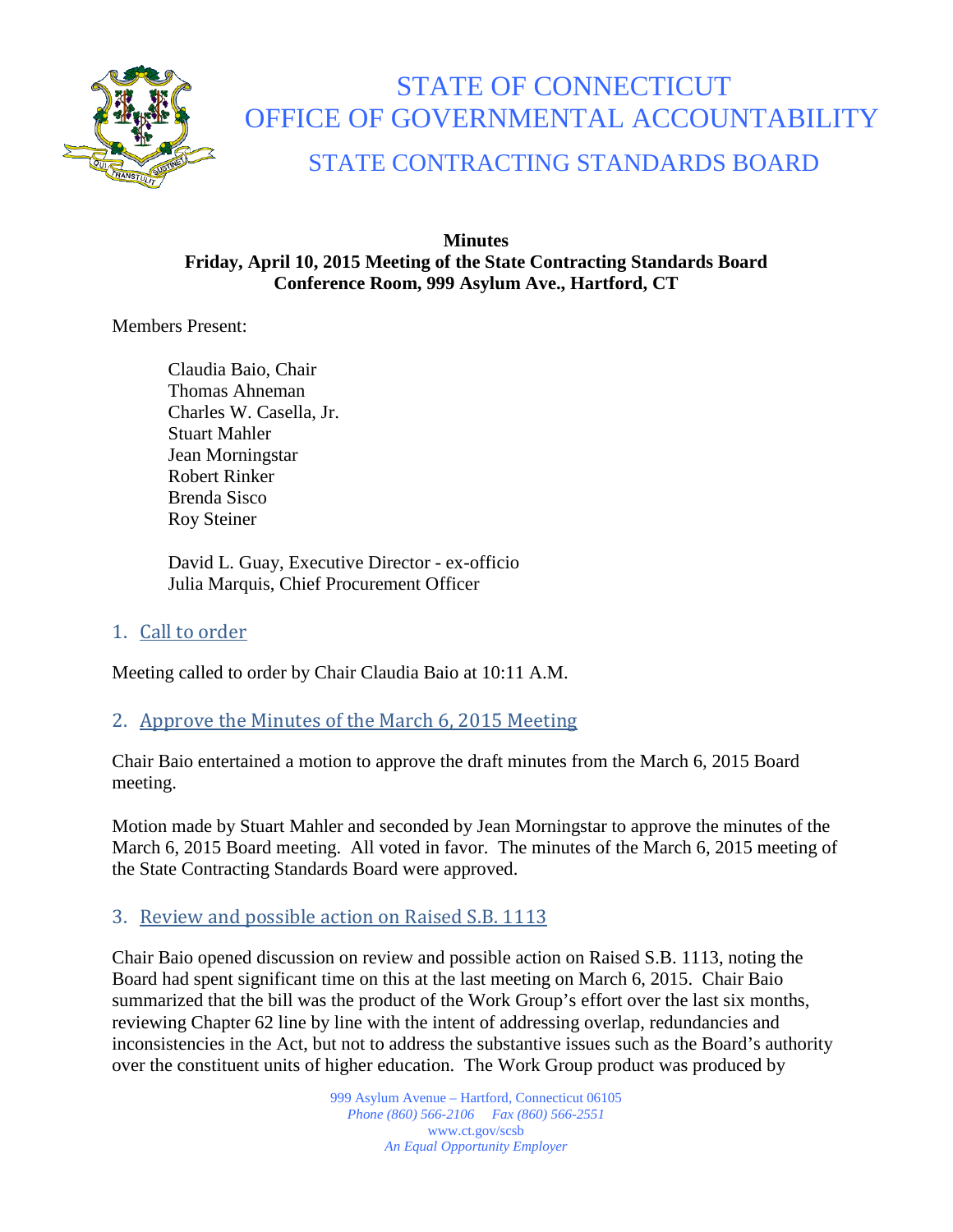consensus of the Work Group. Chair Baio further noted that the Work Group met after the Board's March 6, 2015 meeting and incorporated the changes suggested at that meeting. The latest changes to the Work Group draft were just received from Karen Buffkin. Chair Baio thanked Julia Marquis for the version before the Board today, which includes comments about the changes.

By consensus the Board reviewed the draft section by section from the beginning.

Robert Rinker raised the issue of UConn and the UConn Health Center Board of Finance and asked if his understanding is correct that the draft did not address those issues. Chair Baio responded that it was not part of this effort and could be addressed separately from this effort. Mr. Rinker commented that UConn and the UConn Health Center Board of Finance are issues the Board has bumped up against multiple times already and questioned why they were not included in this effort. Chair Baio responded that it was not envisioned as part of the initial effort. Further discussions on the intent of the original legislation to include units of higher education as well as quasi-public entities were held. Mr. Mahler felt the Board needed to address the Attorney General's advisory opinion regarding the Board's jurisdiction and not be limited to the modifications addressed by the working committee. Ms. Sisco felt substantive issues, where interested parties could weigh in on jurisdictional issues, needed a public hearing.

Discussion was held and consensus was reached on Sec. 4e-6 to return the section to read as it was originally drafted, requiring the Board to conduct audits, rather than altering the language to make audits under the Board's authority though not required.

## Recess

By consensus the Board recessed at 11:25 A.M. and was called back to order by Chair Baio at 11:35 A.M.

Upon return from the recess the Board noted that at 12pm they would lose quorum due to a member's departure, and discussed having a special meeting to continue discussion of the statutory revisions. Discussion was suspended by consensus on Agenda Item number 3 until a possible special meeting.

- 4. Review and possible action on Raised S.B. 6821 Discussion of this Agenda Item was skipped while the Board discussed the best approach for the remainder of the Agenda.
- 5. Review and possible action on proposed Regulations by the State Insurance and Risk Management Board in accordance with C.G.S. Sec. 4e-43

Executive Director Guay reported that he had discussed with a representative of the Department of Administrative Services the postponement of Agenda Item number 5 to a later meeting.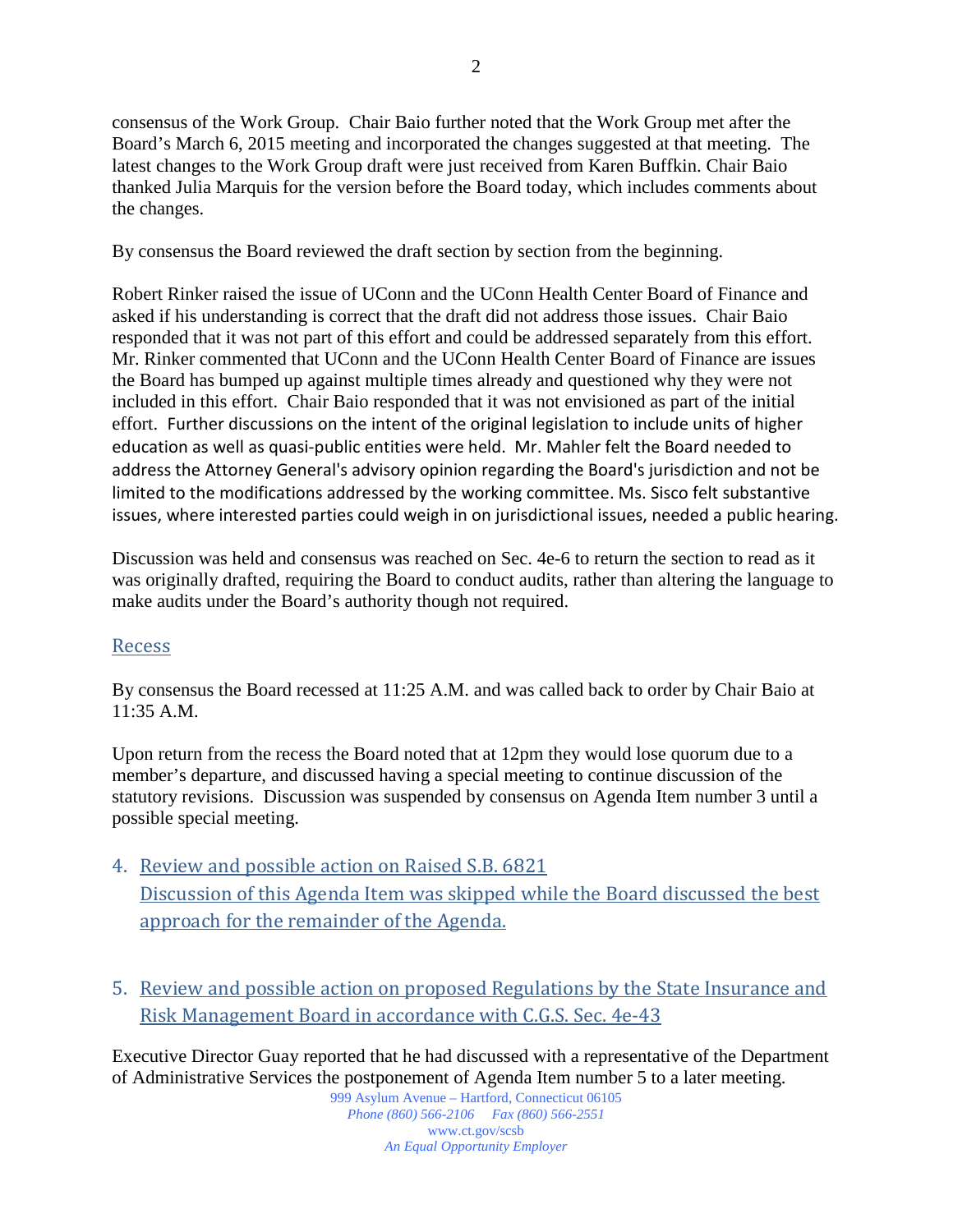Chair Baio suggested suspending discussion on Agenda Item number 3, Agenda Item number 4 and with Executive Director Guay already reporting on Agenda Item number 5, Chair Baio suggested moving on to Agenda Item number 6.

Chair Baio asked for a motion to table agenda items 3, 4, and 5. Motion made by Robert Rinker and seconded by Jean Morningstar. All voted in favor. Agenda items 3, 4, and 5 were tabled.

### 6. Ethics Education and Reporting – update and reminder

Executive Director Guay reported that Agenda Item number 6 is the monthly reminder about Board members completing their Ethics Education and Training. In addition to completing the training and education component, the 2014 Statement of Financial Interest Filing is due by May 1, 2015.

#### 7. Staff Reports

In the interest of time, no staff reports were provided.

#### 8. Other Business

Chair Baio asked if there was any other business to bring before the Board. Hearing none, she asked for a motion to go into executive session.

9. Executive Session per C.G.S. §§ 1-231 and 1-200(6) - Discussion concerning the employment, performance, and evaluation of the Executive Director and Chief Procurement Officer

Motion made by Jean Morningstar and seconded by Thomas Ahneman to enter into executive session for purposes of discussing the employment, performance, and evaluation of the Executive Director and Chief Procurement Officer. All voted in favor. The Board entered executive session at 11:44 A.M.

Motion made by Jean Morningstar and seconded by Stuart Mahler to leave executive session and return to regular session. All voted in favor. The Board returned to regular session at 11:59 A.M.

Motion made by Jean Morningstar and seconded by Brenda Sisco to have Chief Procurement Officer Julia Marquis serve as the Attorney General Designee for the Office of Governmental Accountability in workplace discrimination investigations as requested by Shelby Brown, Executive Administrator of the Office of Governmental Accountability.

> 999 Asylum Avenue – Hartford, Connecticut 06105 *Phone (860) 566-2106 Fax (860) 566-2551* www.ct.gov/scsb *An Equal Opportunity Employer*